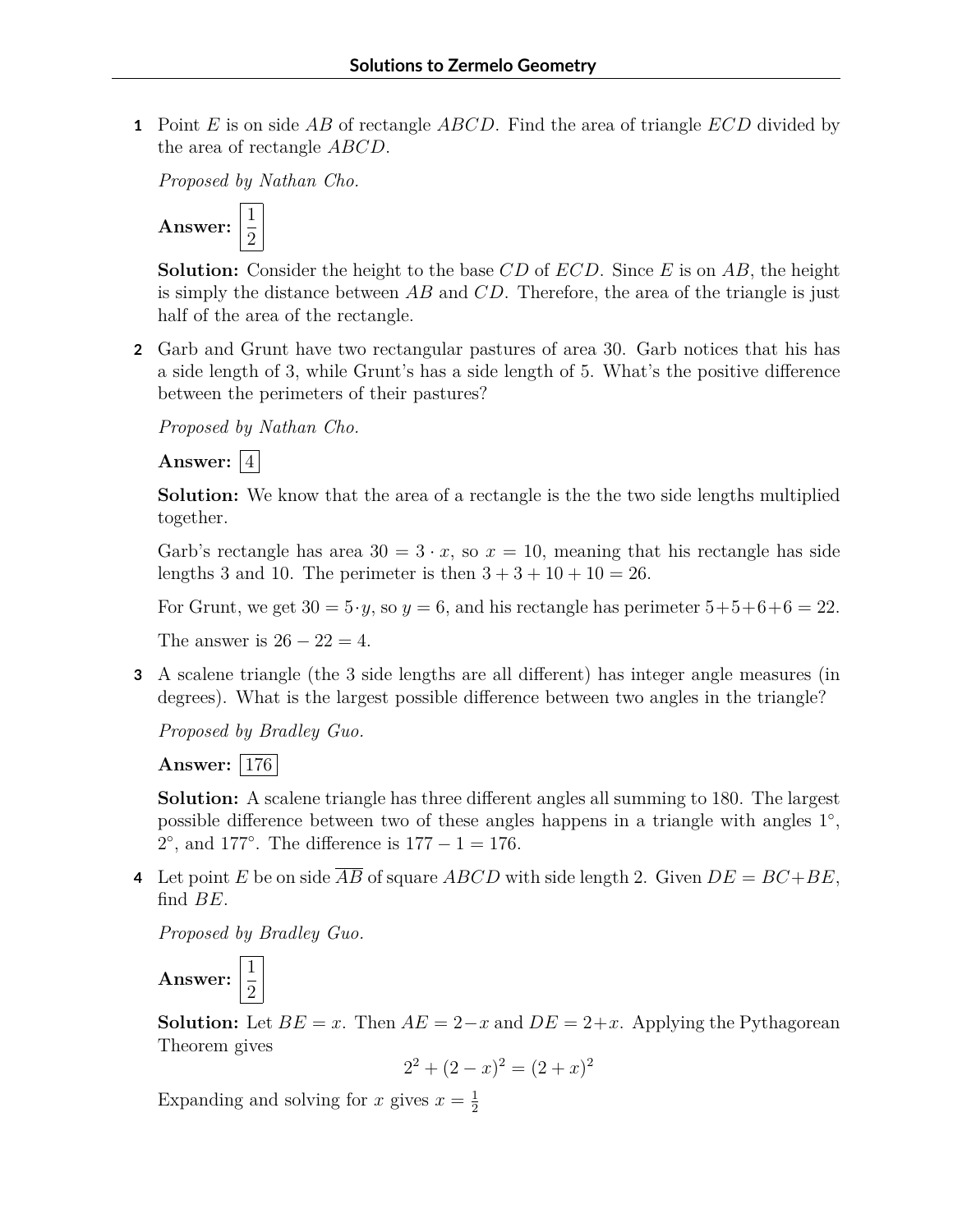**<sup>5</sup>** The two diagonals of rectangle *ABCD* meet at point *E*. If ∠*AEB* = 2∠*BEC*, and *BC* = 1, find the area of rectangle *ABCD*.

*Proposed by Bradley Guo.*



**Solution:** We know that  $\angle AEB + \angle BEC = 180^\circ$  because *E* lies on *AC*, so then  $3\angle BEC = 180°$  and  $\angle BEC = 60°$ . Therefore,  $\angle DBC = 60°$ , so since  $\angle DCB = 90°$ we know that *DBC* is a 30-60-90 triangle, and  $DC = \sqrt{3}$ . Therefore, the area is  $DC \cdot BC = \sqrt{3}$ .

6 In  $\triangle ABC$ , let *D* be the foot of the altitude from *A* to *BC*. Additionally, let *X* be the intersection of the angle bisector of  $\angle ACB$  and  $AD$ . If  $BD = AC = 2AX = 6$ , find the area of *ABC*.

*Proposed by Nathan Cho.*



**Solution:** We know by the angle bisector theorem in triangle  $ACD$  that  $\frac{DC}{DX} = \frac{AC}{AX} = 2$ . Letting  $DX = x$ , then  $DC = 2x$ . By Pythagorean Theorem in triangle  $ADC$ , we have  $(2x)^{2} + (3 + y)^{2} = 36$ . We can solve this to find that  $x = \frac{9}{5}$  $\frac{9}{5}$ . Then, the area of triangle *ABC* is  $\frac{AD \cdot BC}{2} = \frac{(3+y)(6+2x)}{2} = \frac{576}{25}$ .

**7** Let  $\triangle ABC$  have  $\angle ABC = 40^\circ$ . Let *D* and *E* be on  $\overline{AB}$  and  $\overline{AC}$  respectively such that  $\overline{DE}$  is parallel to  $\overline{BC}$ , and the circle passing through points *D*, *E*, and *C* is tangent to *AB*. If the center of the circle is *O*, find ∠*DOE*.

*Proposed by Bradley Guo.*



**Solution:** We know that because  $DE \parallel BC$ , then  $\angle ADE = \angle ABC = 40^\circ$ . Because the circle through *DEC* is tangent to *AB*, then the measure for arc *DE* equals  $\angle ADE = 40^\circ$ . Then, since  $\angle DOE$  is the central angle corresponding to the arc, then the angle measure is twice the arc measure and we get 80◦ .

**8** Consider  $\triangle ABC$  with  $AB = 3$ ,  $BC = 4$ , and  $AC = 5$ . Let *D* be a point of *AC* other than *A* for which  $BD = 3$ , and *E* be a point on *BC* such that ∠*BDE* = 90°. Find *EC*.

*Proposed by Bradley Guo.*

**Answer:**  $\frac{7}{8}$ 8

**Solution:** We can angle chase to find

∠*C* = 90 − ∠*A* = 90 − ∠*ADB* = 180 − ∠*BDE* − ∠*ADB* = ∠*EDC*